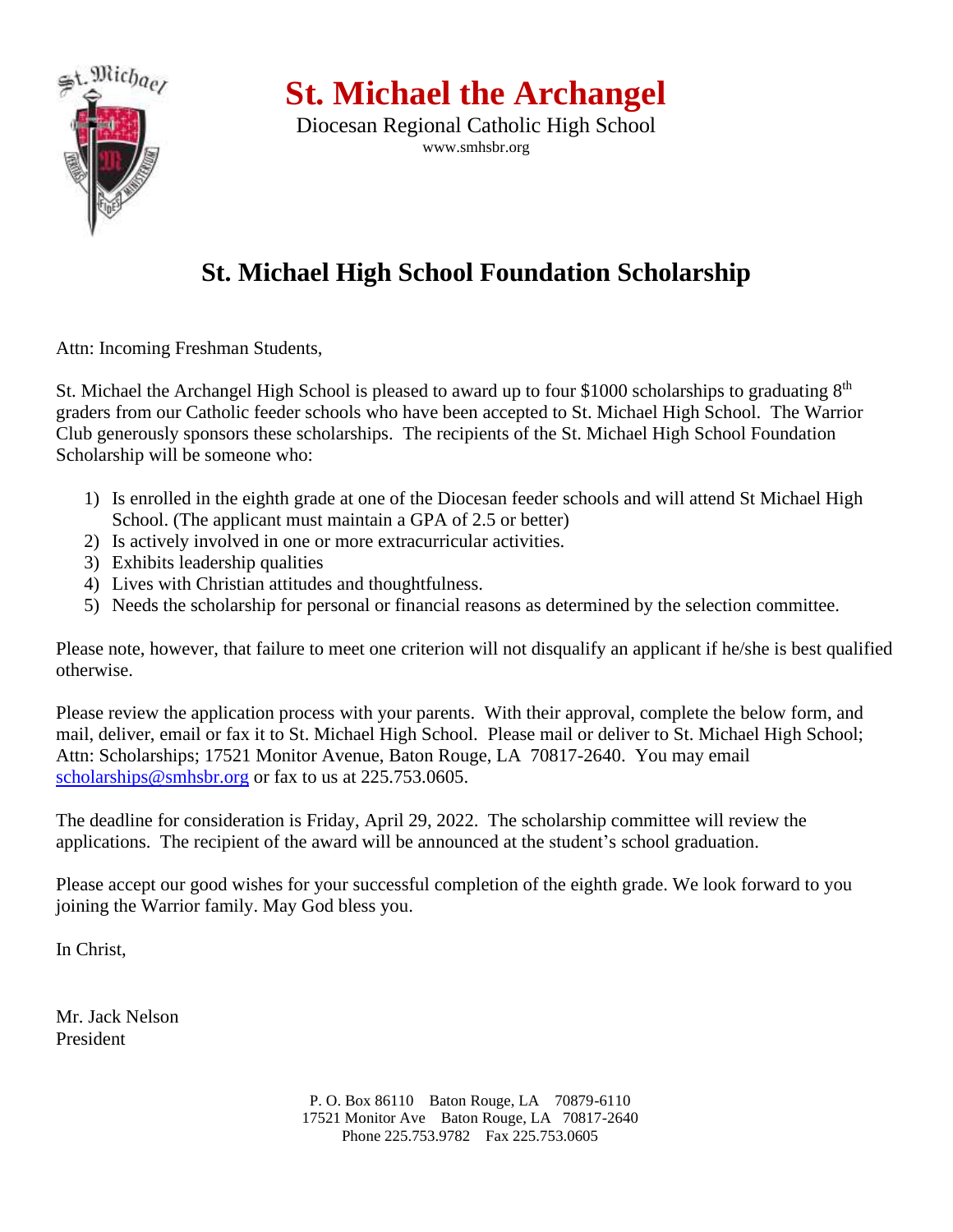

## **ST. MICHAEL THE ARCHANGEL FOUNDATION SCHOLARSHIP Sponsored by the St. Michael Warrior Club**

#### **The Award:**

Up to four one-time  $$1000.00$  scholarships are offered each year to a graduating  $8<sup>th</sup>$  grader accepted to St. Michael the Archangel High School. The award will be applied toward the student's tuition at St. Michael the Archangel High School for the freshman year. This scholarship is generously sponsored by the SMHS Warrior Club.

#### **Criteria:**

It is recommended that the student have a GPA of 2.5 or better and is actively involved in one or more extracurricular activities. The student should exhibit leadership qualities and live with Christian attitudes and thoughtfulness. The need of the student for monetary assistance should be a consideration, but not a requirement.

A scholarship committee will review the applications to select the scholarship recipient. The recipient of the award will be announced at his/her graduation.

*This information should be completed by the applicant (student):*

| <b>NAME</b>          | <b>SCHOOL ATTENDING</b> |  |
|----------------------|-------------------------|--|
| <b>ADDRESS</b>       | <b>PHONE</b>            |  |
| PARENT/GUARDIAN NAME |                         |  |

**GPA\_\_\_\_\_\_\_\_\_\_\_\_\_\_\_\_ (8th Grade Year)**

**On a separate sheet of paper type your answers to the following questions.**

- **1. Describe the extracurricular activities you participate in, as well as any leadership roles or offices held at school.**
- **2. Explain what type of activities you hope to encounter during high school (sports, clubs, music, etc)**
- **3. Complete the following paragraph: "I chose to continue my Catholic education at St. Michael High School because……"**